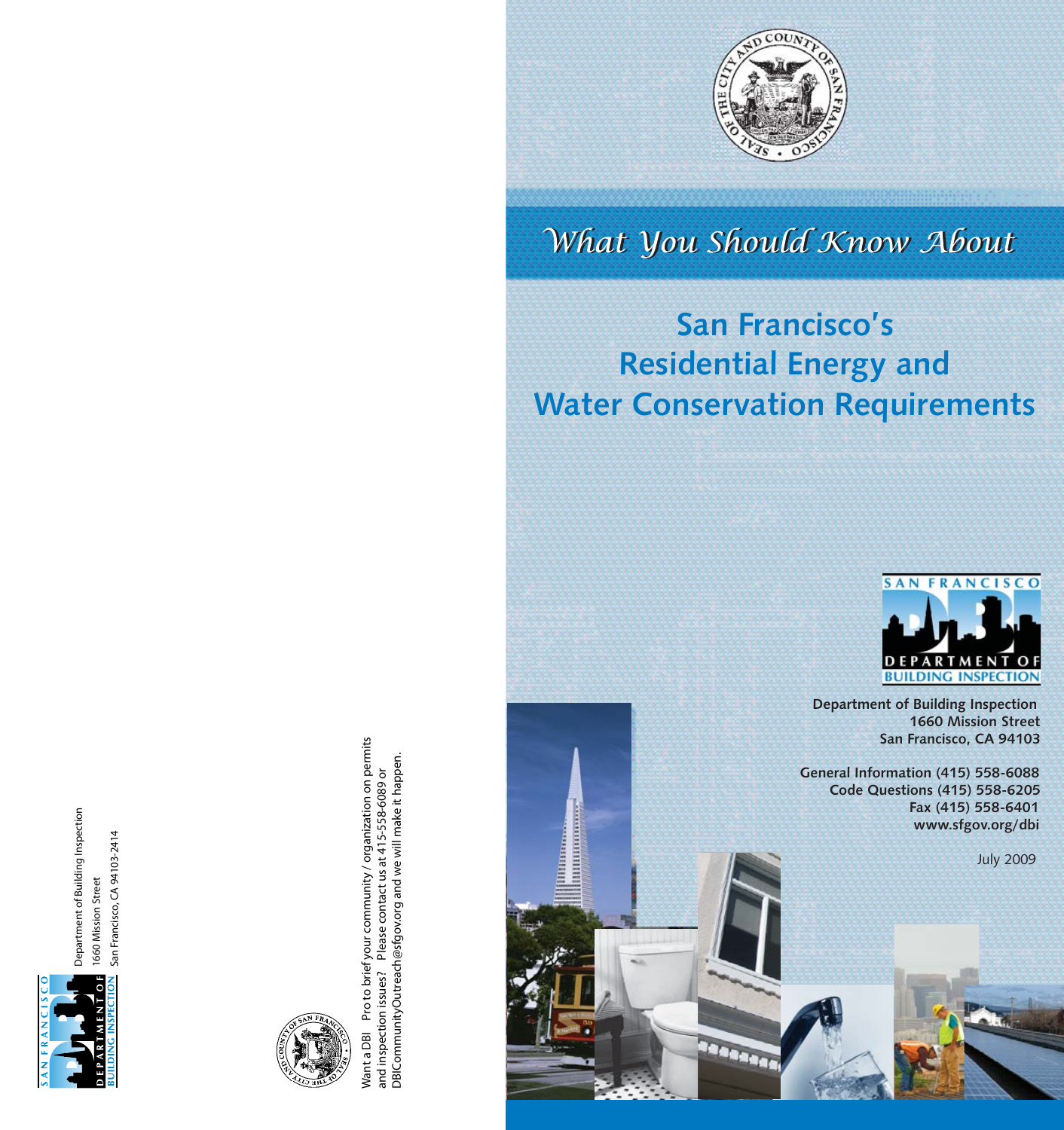San Francisco enacted a Residential Energy Conservation Ordinance, effective September 20, 1982 and amended in 1983 and 1991, that requires residential property owners to provide certain energy and water conservation measures for their buildings. A separate Residential Water Conservation Ordinance was enacted in 1991 and amended in 2009 that expands the water conservation requirements. The intent of these laws is to protect natural resources and cut greenhouse gas emission through reduced energy and water use. The required improvements will also lessen the impact of rising energy and water costs on renters and homeowners alike.

It is advantageous for all property owners to comply with the requirements now. Even if you do not intend to sell your property in the near future, the savings in energy and water costs are immediate. The following information is a summary of the code (including water conservation measures required by Ordinance No. 76-09) found in Chapters 12 and 12A of the San Francisco Housing Code.

#### **WHO MUST COMPLY?**

Prior to transfer of title as result of a sale, all owners of:

- Single and two family dwellings;
- Apartment buildings (including each condominium unit sold);
- Residential hotels.

Owner's compliance is also required when one of the following situations occurs:

• Metering Conversion:

As a condition for issuance of a Certificate of Inspection and Approval for metering conversion by the Department of Building Inspection (DBI). A metering conversion is defined as the removal of one or more units from the master to an individual meter;

• Major Improvements:

As a condition for issuance of a Certificate of Inspection and Approval upon completion of improvements having an estimated valuation as follows:

- 1 & 2 family units in excess of \$20,000;
- 3 units and up, excluding residential hotels in excess of \$6,000 per unit;
- residential hotels in excess of \$1,000 per unit;
- Condominium Conversion:

As a condition of issuance of a Certificate of Final Completion and Occupancy for a residential condominium conversion;

#### **SPECIAL CONDITIONS/EXEMPTIONS**

WATER conservation inspections are required prior to EACH SALE of most residential buildings, regardless of prior energy and water compliance certification.

ENERGY conservation inspections are NOT REQUIRED for the sale of:

- A residential building for which proof of energy compliance has been properly recorded;
- A residential building that was granted a building permit for its constructionon or after July 1, 1978;

WATER and ENERGY conservation compliance is NOT REQUIRED for the following properties or portions of properties (pursuant to Chapters 12 and 12A of the San Francisco Housing Code), but these properties or portions of properties ARE REQUIRED to comply with WATER conservation measures by January 1, 2017 (pursuant to Chapter 13A of the San Francisco Building Code).

- Any mobile home;
- Any residential building or portion thereof, which is occupied as a hotel or motel unit and which has a certificate of use for tourist occupancy;
- Any portion of a residential building converted to a tourist hotel;
- Any building or portion thereof which is a live/work occupancy.

WATER and ENERGY conservation inspections are NOT REQUIRED for transfers of title which result from an operation of law rather than by purchase. Examples of such exemptions include:

- Transfers pursuant to court order, e.g., Probate Court; transfers under the Independent Administration of Estates Act are not exempted, unless ratified by a court order.
- Transfers as a result of default;
- Transfers by a fiduciary in the course of the administration of a trust, conservatorship, etc.;
- Transfers from one co-owner to one or more co-owners;
- Transfers to a spouse, domestic partner registered with the Sate of California, or certain relatives;
- Transfers between spouses or domestic partners as a result of divorce proceedings; and,
- Other transfers as defined in section 1211 of the Housing Code.

### **WHAT THE LAW REQUIRES**

Owners of residential property who wish to sell their property, must obtain a valid inspection, install certain energy and water conservation devices or materials and then obtain a certificate of compliance.

All of this must occur prior to transfer of title of any residential buildings as specified in the ordinance, and the seller must provide a copy of the certificate of compliance to the buyer prior to title transfer. Finally, the certificate of compliance must be recorded with the San Francisco County Recorder's Office prior to or concurrent with the transfer of title.

#### For One and Two Family Dwellings

The following WATER conservation measures are required to be complied with as applicable:

• Low-Flow Showerheads

The maximum flow permitted through a showerhead is 2.5 gallons per minute or less. If your showerhead does not meet this requirement, it must be replaced. All showers may have no more than one showerhead per valve. "Showerhead" includes rain heads, rain tiles or any other fitting that transmits water for the purpose of showering.

• Faucet and Faucet Aerators

An aerator with a flow rate of 2.2 gallons per minute or less is to be installed on all sink faucets. Faucets not designed to accept aerators must be replaced,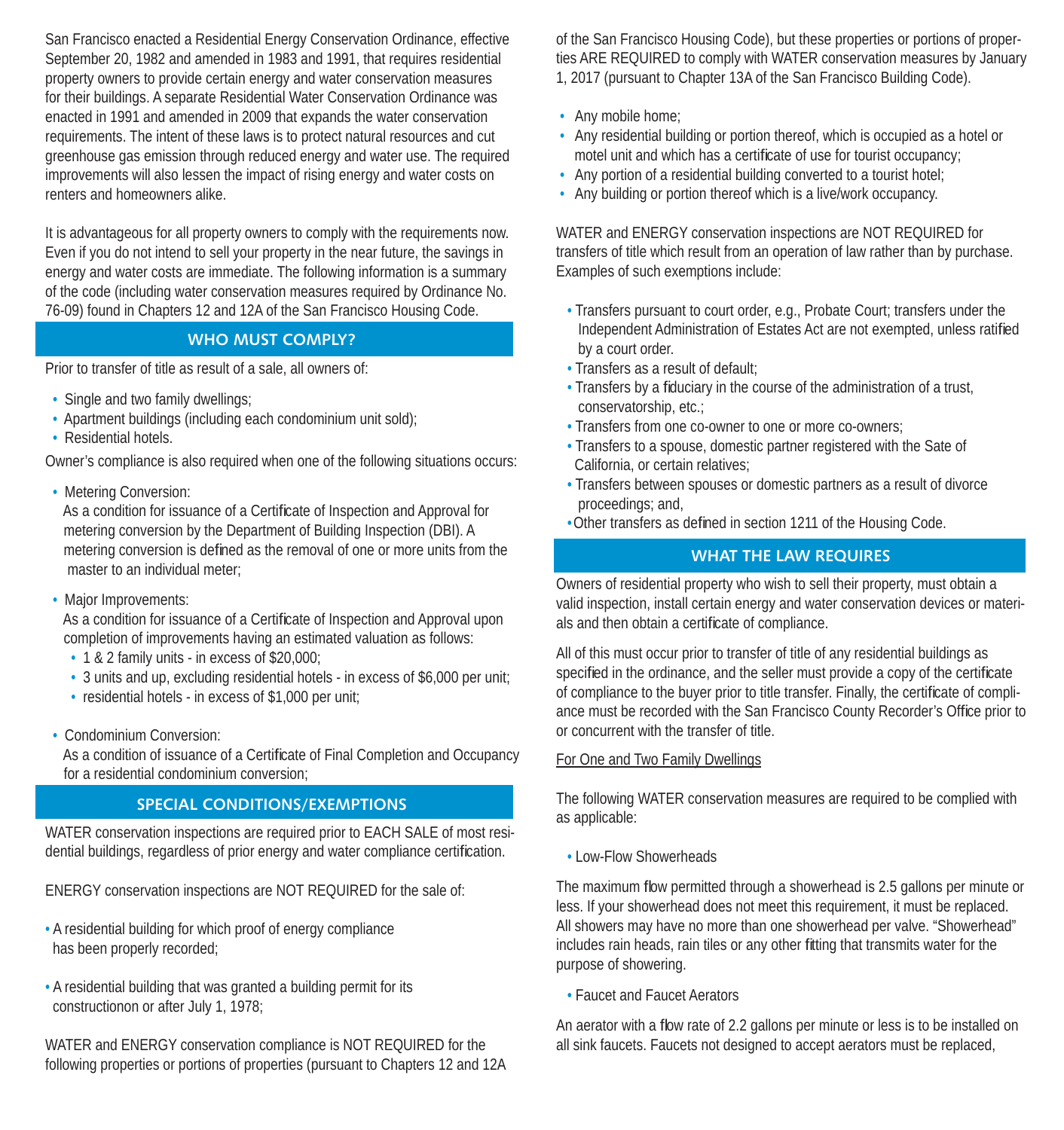unless the faucet has a flow rate of 2.2 gallons per minute or less at a working pressure allowed by the plumbing code.

#### • Efficient Toilets

All toilets must have a maximum rated water consumption of 1.6 gallons per flush or less. If your toilet does not meet this requirement, it must be replaced. Modifications to toilets with a rated water consumption greater than 1.6 gallons per flush do not comply. A plumbing permit is not required for a simple toilet replacement. However, if alterations to the plumbing system are necessary, a plumbing permit is required. Residential properties may be exempted from toilet replacements that compromise the historical integrity of the building pursuant to the California Historical Building Code as determined by the Department of Building Inspection.

• Leak Repair

All plumbing leaks must be located and repaired. Both of the following leak detection methods are required:

- Water meter registration test compliance is achieved if there is no meter movement for ten minutes while all household fixtures are shut off.
- Fixture leak detection all tank type toilets must be tested with leak detection dye, and all flushometer type fixtures must be visually checked for proper water operation.

The following ENERGY conservation measures are required to be complied with as applicable:

 • Insulate accessible attic space to a minimum value of R-19. Existing R-11 insulation is deemed acceptable as meeting ordinance requirements.

As of January 1, 1984, cellulose may be blown directly over all types of wiring without need of providing a two inch clearance. Fiberglass or other organic insulation materials may be blown directly over all types of wiring. All Electrical junction boxes, flues, and light fixtures must be kept clear or protected from all insulation materials. Prior to insulation in areas with knob and tube wiring, the wiring system must be inspected and approved by a licensed electrical contractor and this signed approval, with the electrical contractor's state license number, must be submitted with the energy inspection report.

• Weatherstrip all doors leading from heated to unheated areas.

Combination rigid metal and vinyl bead type strip is the mostdurable and effective. All sides of the door must be weatherstripped, including the threshold. Foam and felt type strip is not acceptable, and all stripping must be permanently secured.

• Insulate hot water heaters.

A jacket of R-6 insulation value or greater must be provided on all applicable heaters. Pressure relief valves, if missing, must be provided prior to installation of jacket in order to prevent any explosion hazards. Additionally, the first 4 feet of hot water line must be insulated to a minimum R-4 value. Fiberglass pipe wrap or precut, closed cell foams with a wall thickness of 3/4 inch or greater are most commonly used for this job.

• Caulk and seal openings in building exterior.

This is meant to reduce air infiltration by closing any openings or cracks greater than 1/4 inch wide. Pipes to plumbing fixtures, mail-slots without flaps, and open pantry vents are all examples of areas that can be sealed to prevent air infiltration.

• Insulate accessible heating and cooling ducts.

Insulation with a R-3 value or greater must be provided for all heating and cooling ducts, including plenums. This insulation should be secured with 16d coated nails or baling wire. Duct tape tends to come apart and is not recommended. If located in a high traffic area, a "faced" insulation may be desirable.

## For Apartments & Residential Buildings

All WATER conservation measures required for one and two family dwellings except that for leak detection an inspector may use visual inspection instead of a water meter registration test.

All ENERGY conservation measures required for one and two family dwellings, plus;

- Insulate steam and hot water pipes and tanks;
- Clean and tune boilers;
- Repair boiler leaks;
- Time clock control on the burner. Work pertaining to the boiler, including time clock control, must be performed by a licensed C-4 contractor who, after completing all required boiler work, will affix a tag of compliance certification on the boiler time clock door or nearby.

## **POSTPONEMENT OF REQUIREMENTS**

Application for a demolition permit will allow the postponement of the energy and water conservation requirements for one year. Failure to demolish after one year will require immediate compliance with the energy and water conservation measures.

## **HOW CAN YOU COMPLY?**

Obtain an energy and/or water inspection from one of the following:

**• THE DEPARTMENT OF BUILDING INSPECTION (DBI)/ HOUSING** 

 **INSPECTION SERVICES** (HIS) will inspect within one or two days after your call. Payment for the inspection must be made before the report can be released. If you desire to have DBI/HIS perform the inspection, call (415) 558-6220, 8:00 AM to 5:00 PM, or visit 1660 Mission St., 6th floor. These City inspections are limited to conducting only the Energy and Water Inspection. The housing inspectors will not include other code violations in the report nor can they do any of the required work.

**• A CERTIFIED PRIVATE ENERGY AND WATER** 

 **INSPECTOR**, who will inspect for a fee (fees are not set by the City). A list of DBI certified inspectors is available at the Housing Inspection Services, 1660 Mission St., 6th Floor, between 8:00 AM and 5:00 PM, for a copy. You can call (415) 558-6220 for information regarding how to be come a certified energy inspector.